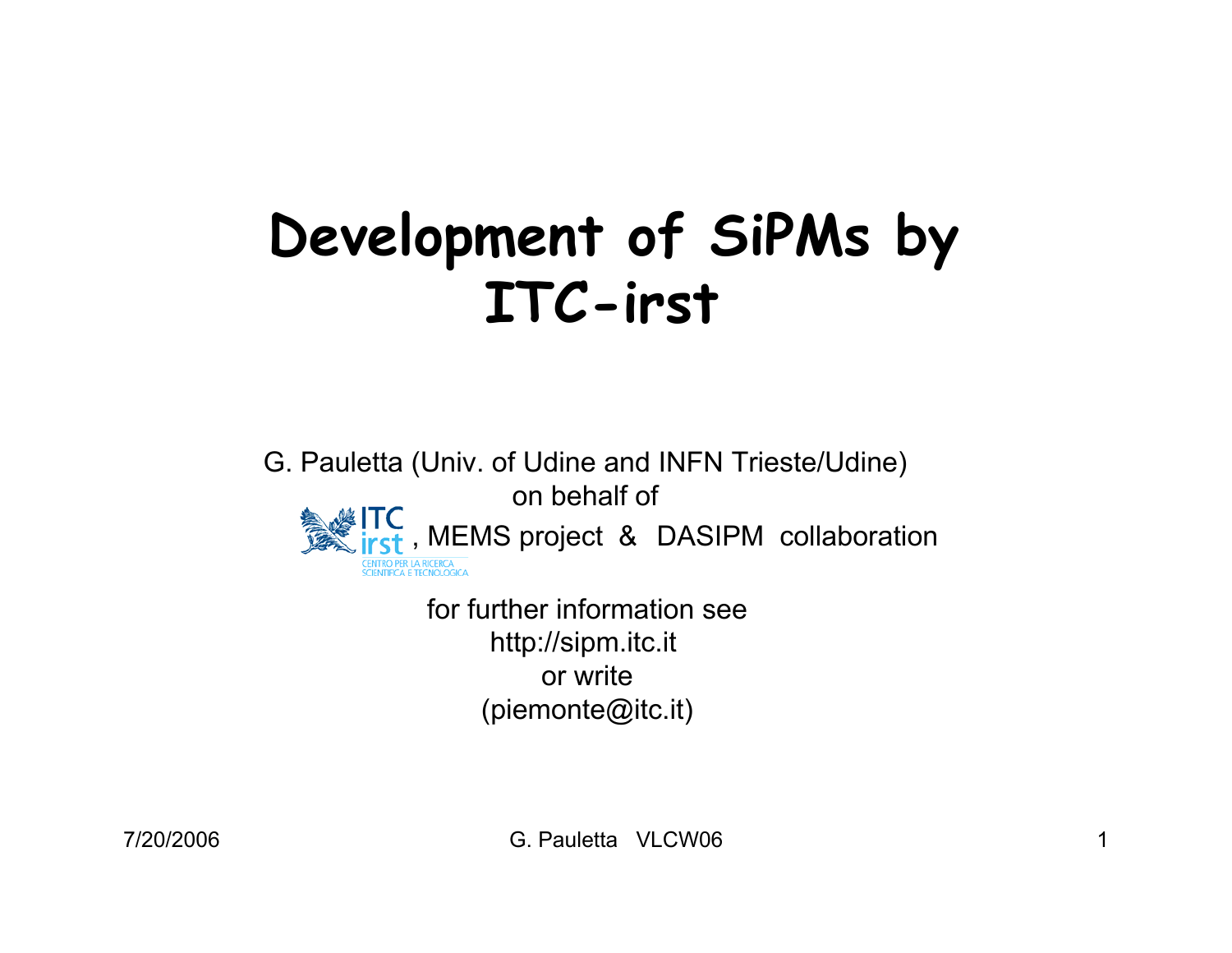# **Outline:**

**1) Background : who, where, why and when**

**2) Development of SiPMs: design and objectives**

- **3) first batch : results**
- **4) summary**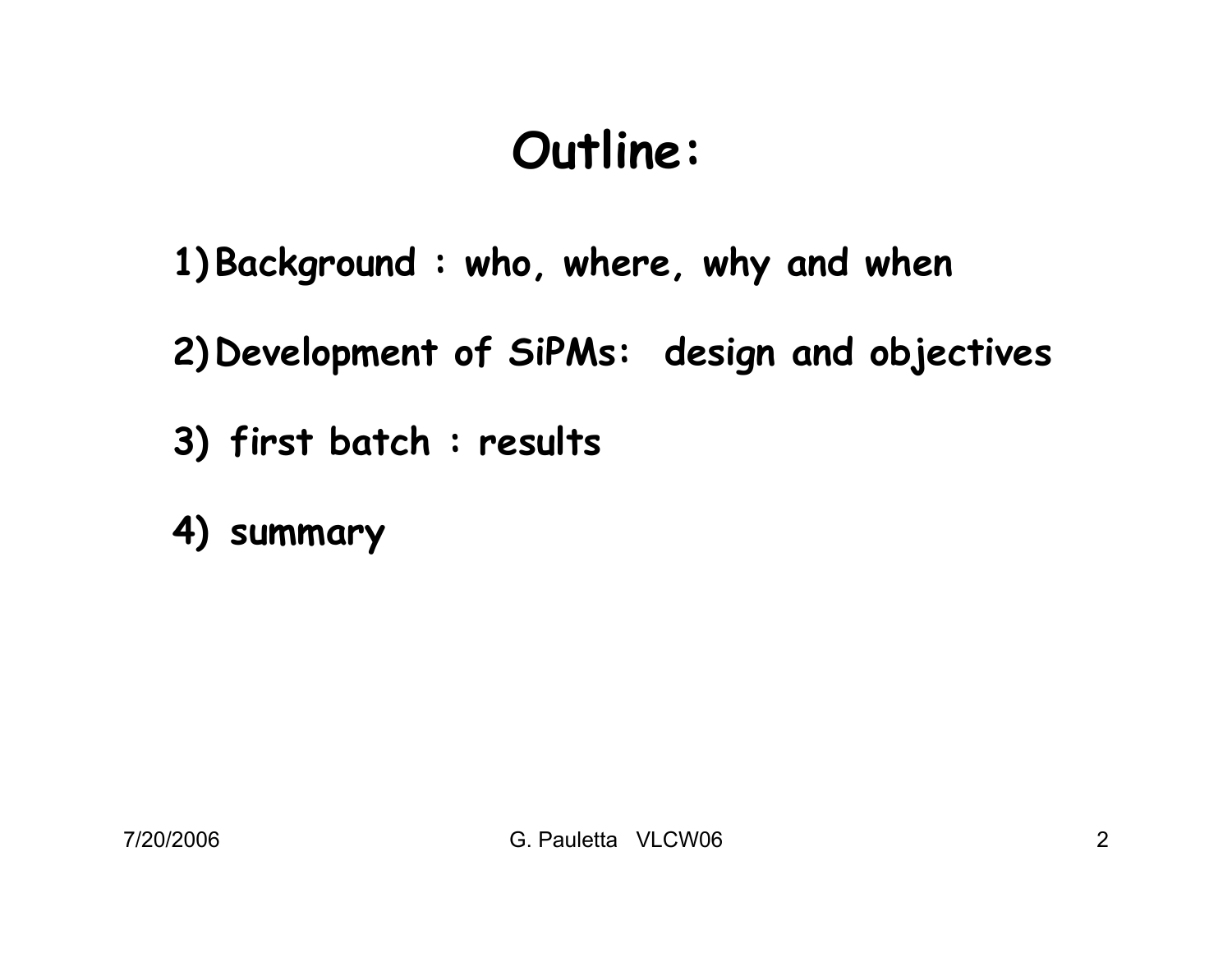# **SRD Group @ ITC-irst**

**ITC-irst: research center in Trento, Italy SRD group: development and production of radiation detectors. In this field since 1994.**

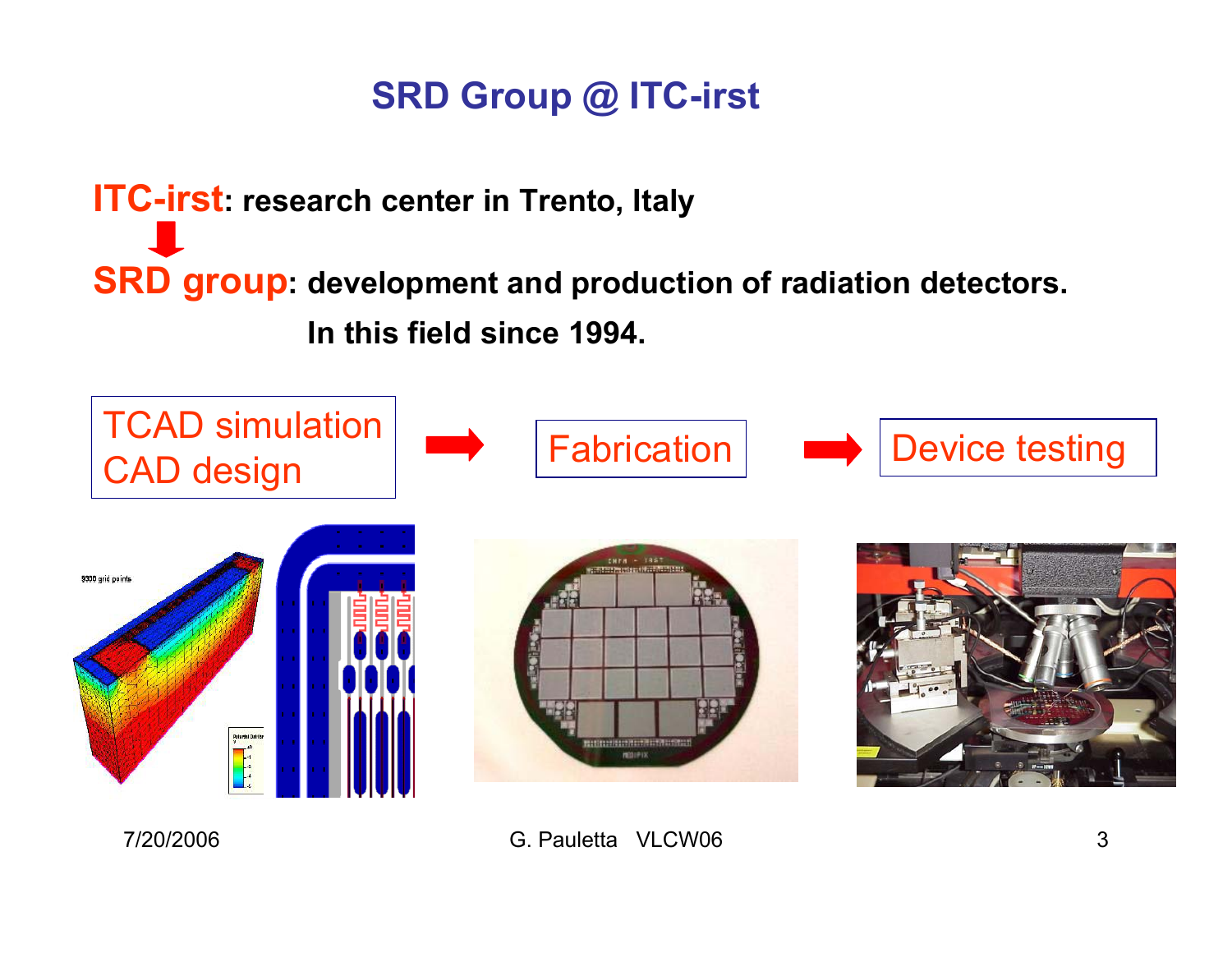

# **Main Activities**

# **"Standard" technology**

- From the specifications given by the "user" they design, produce, and (electrically) test the detector.
- **Examples:**
- **single/double-sided strip detectors**
- **(e.g. ALICE and AMS)**
- **p-on-n/n-on-n pixel detector**
- **(e.g. MEDIPIX and NA48)**

# **R&D activities**

- Development in cooperation with the partners
- **Examples:**
- **very thin detectors**
- **3D detectors**
- **silicon photomultipliers**
- **detectors made on radiation hard silicon substrates**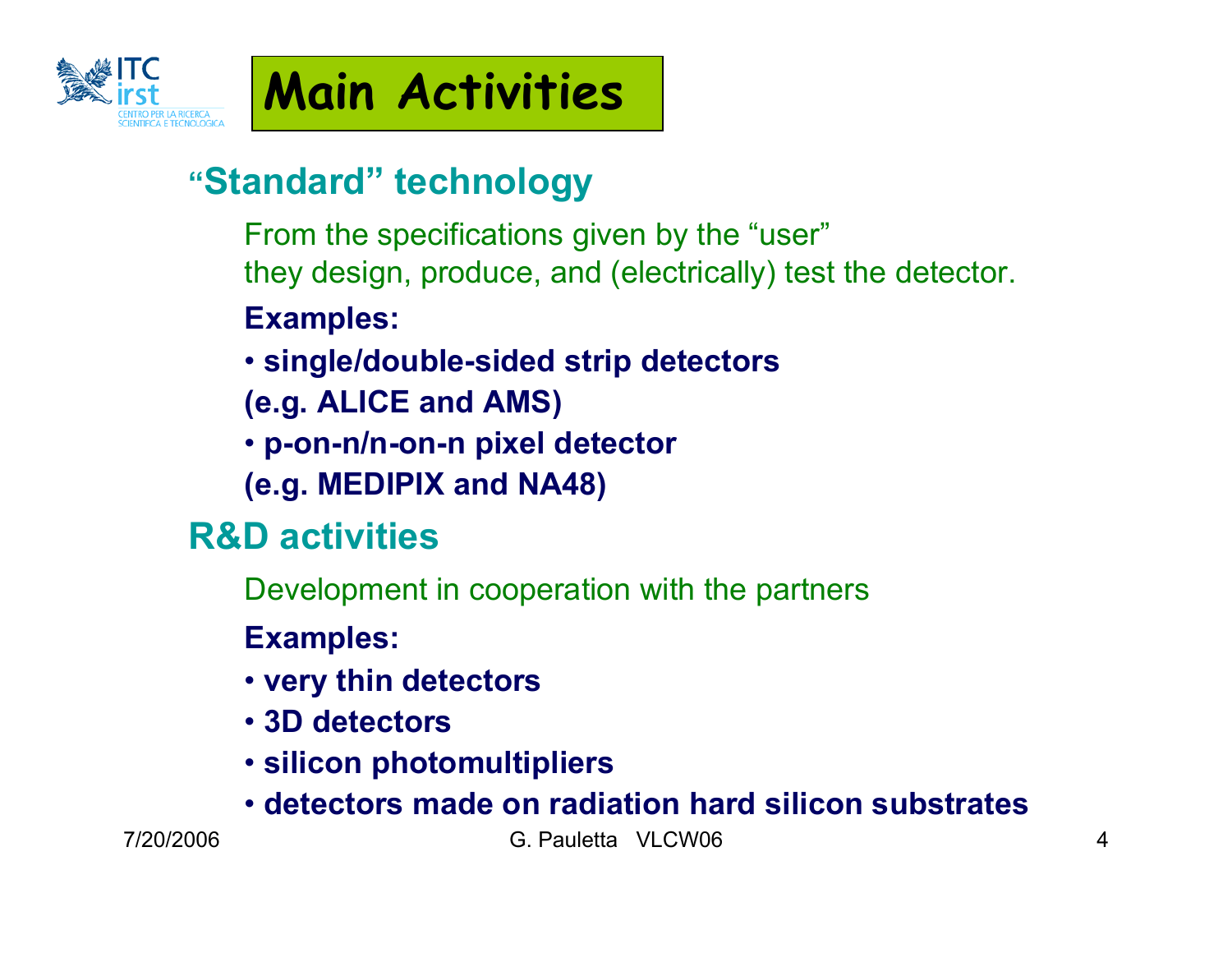# **Development of Silicon Photomultipliers at ITC-irst**

**Development of systems SiPMs was initiated with support from the INFN and the region of Trento and formalized in an agreement**

#### **On the basis of this agreement \*:**

#### • **the role of ITC-irst and INFN Trento is:**

to develop the technology for the production of **matrixes of SiPMs** with detection efficiency optimized in the **short-wavelength** region (blue).

#### • **and the role of INFN is:**

to develop applications of SiPMs and to develop readout systems**.**

**The application which originally motivated the development of SiPMs was PET (INFN project DaSiPM).** Other applications quickly followed (Space applications, calorimetry and tracking).

\*for details of SiPM project see: http://sipm.itc.it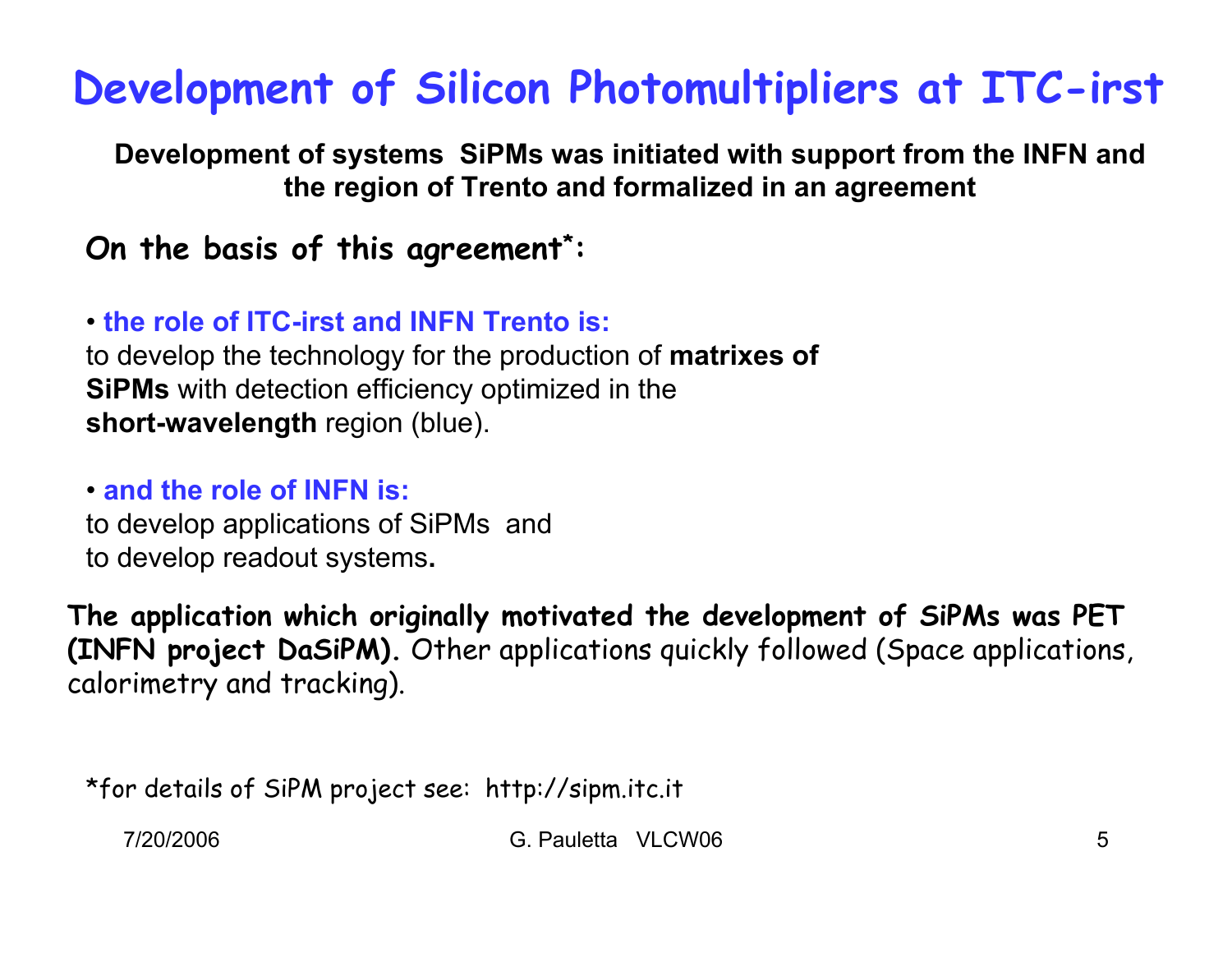

# **SiPM Technology Evolution**

Project started at the beginning of 2005. January - April: process/device simulations to define fabrication parameters;

April - May: layout design;

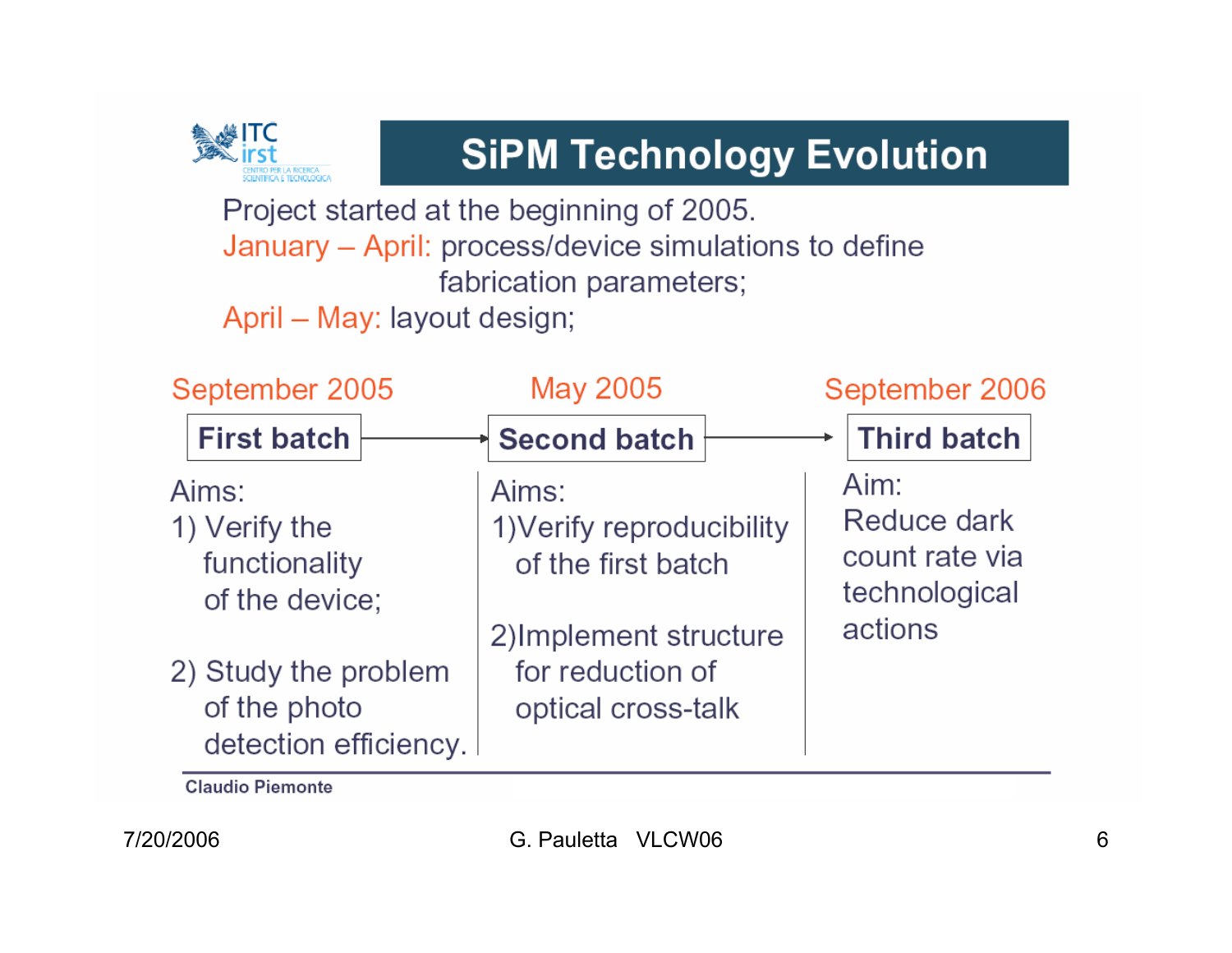## SiPMs: principle and functional parameters



#### **SiPM (signal amplitude ~ # of triggered cells)**

(first proposed by Golovin and Sadyov in mid-90s Signal  $\sim$  # of triggered cells

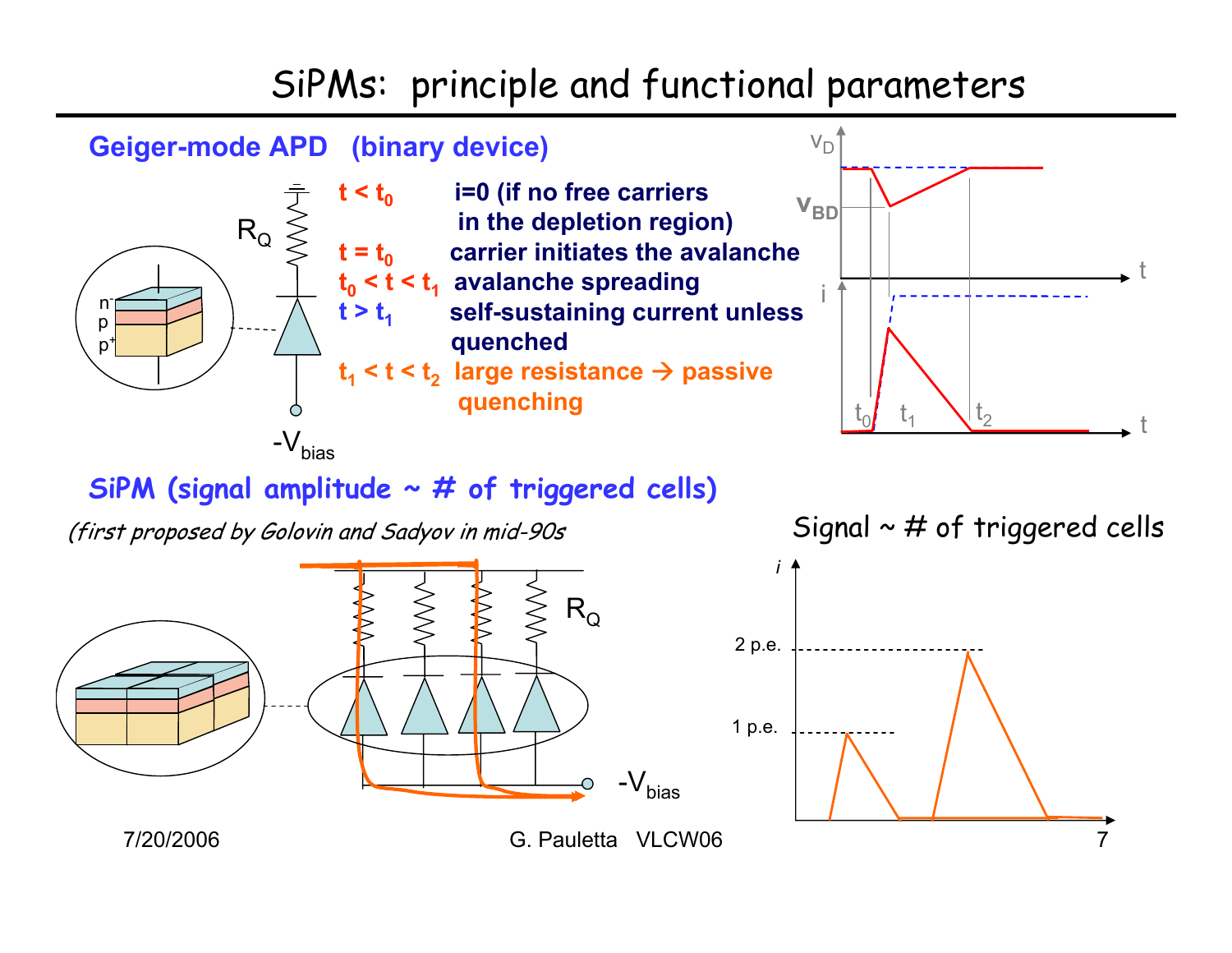# **Features of the SiPM**

Most important features of a SiPM are:

- sensitivity to low photon fluxes ( 1 to few hundred )
- proportional reponse
- single photon sensitivity
- speed : signal risetime ~ few hundreds of ps (determined by avalanche formation): Other features are:
- Low bias voltage (20-60V)
- Low power consumption
- Insensitive to magnetic fields
- Compact and rugged Drawbacks:
- large dark current (~MHz) because of single photon sensitivity
- properties change with temperature (dark count, gain)
- low radiation resistance (generation, trapping centers)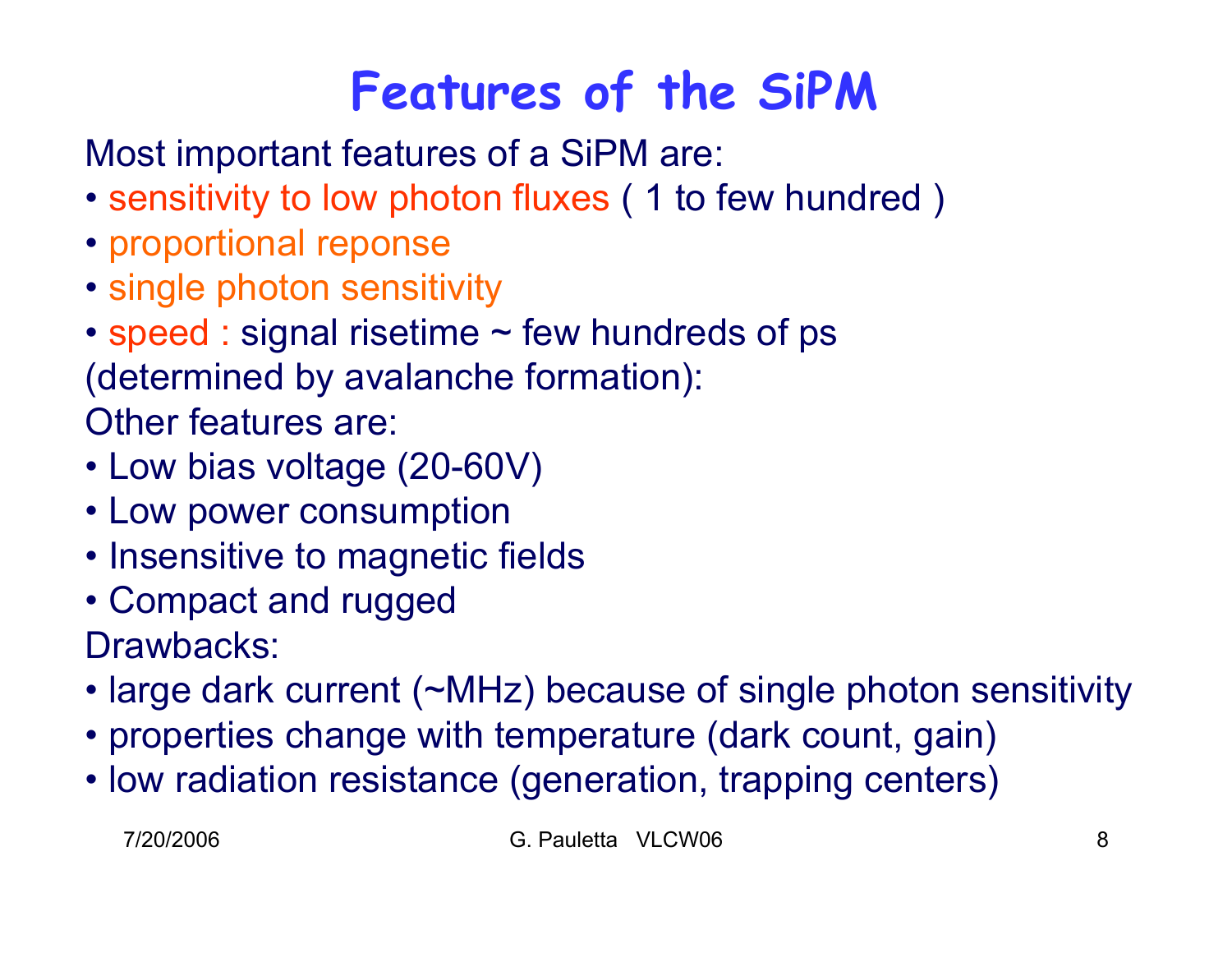### **Important parameters Important Properties & Parameters**

# **Important properties:**

- -Gain =  $C x (V_{BIAS} - V_{BD})/q$
- $\mathcal{L}_{\mathcal{A}}$ Photodetection efficiency  $PDE = QE * P_t * Ae$
- Noise count
- -Recovery time constant =  $R_{\text{Q}}$ <sup>\*</sup>C
- -Uniformity
- Cross-talk

# **Paramenters governing the signal response:**

- $\mathcal{L}_{\mathcal{A}}$  -size  $\mathcal{L}_{\mathcal{A}}$  and  $\mathcal{L}_{\mathcal{A}}$  and  $\mathcal{L}_{\mathcal{A}}$  Diode capacitance *C*
- -Quenching resistance *R Q*
- $\mathcal{L}_{\mathcal{A}}$  Triggering probability  $P_{t}$
- $\mathcal{L}_{\mathcal{A}}$  -size  $\mathcal{L}_{\mathcal{A}}$  and  $\mathcal{L}_{\mathcal{A}}$  and  $\mathcal{L}_{\mathcal{A}}$ Turn-off probability *P 0*
- -Over-voltage **(V<sub>BIAS</sub>-V<sub>BD</sub>)**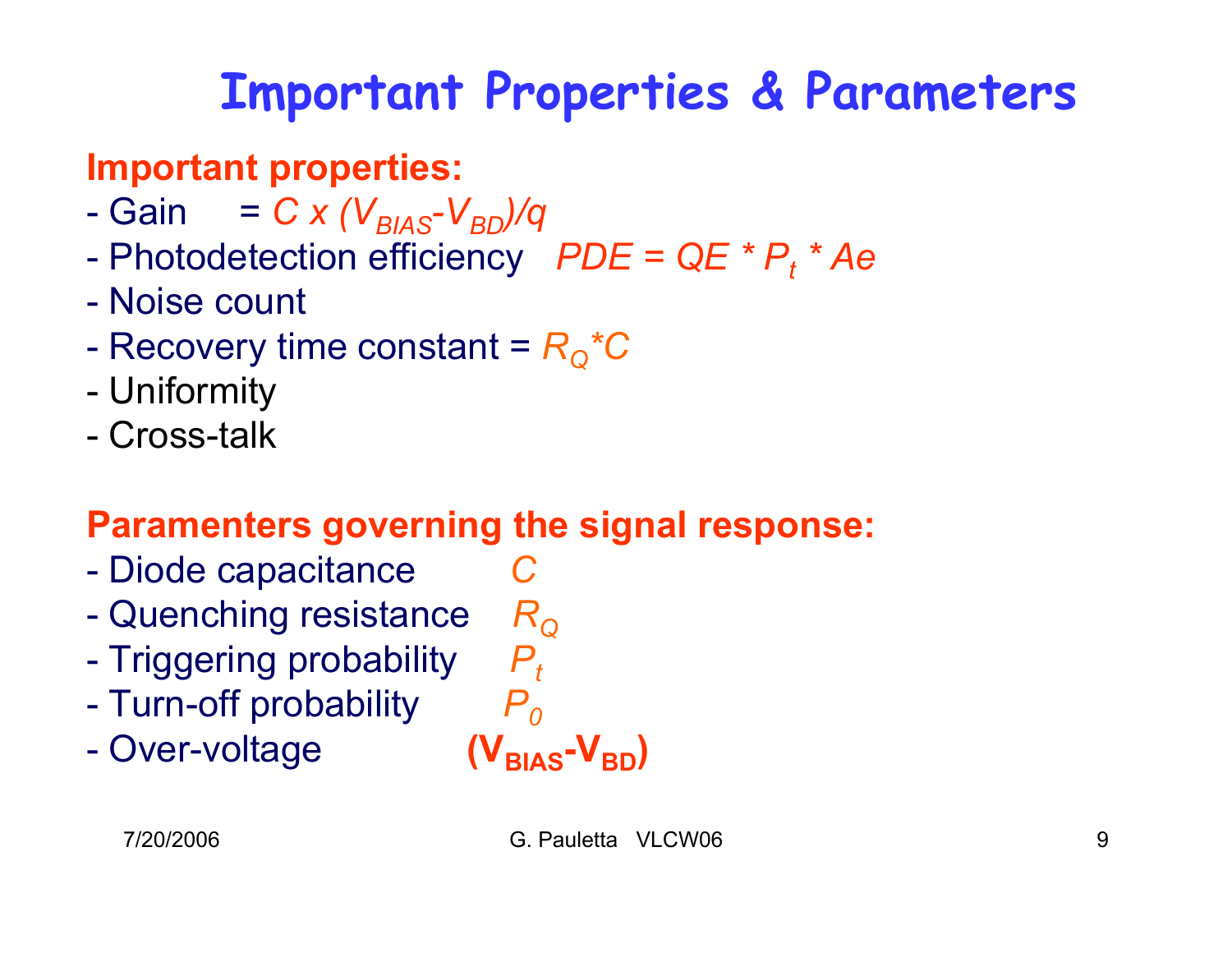

## The first design approaches simulated were aimed at maximizing PDE at short wavelength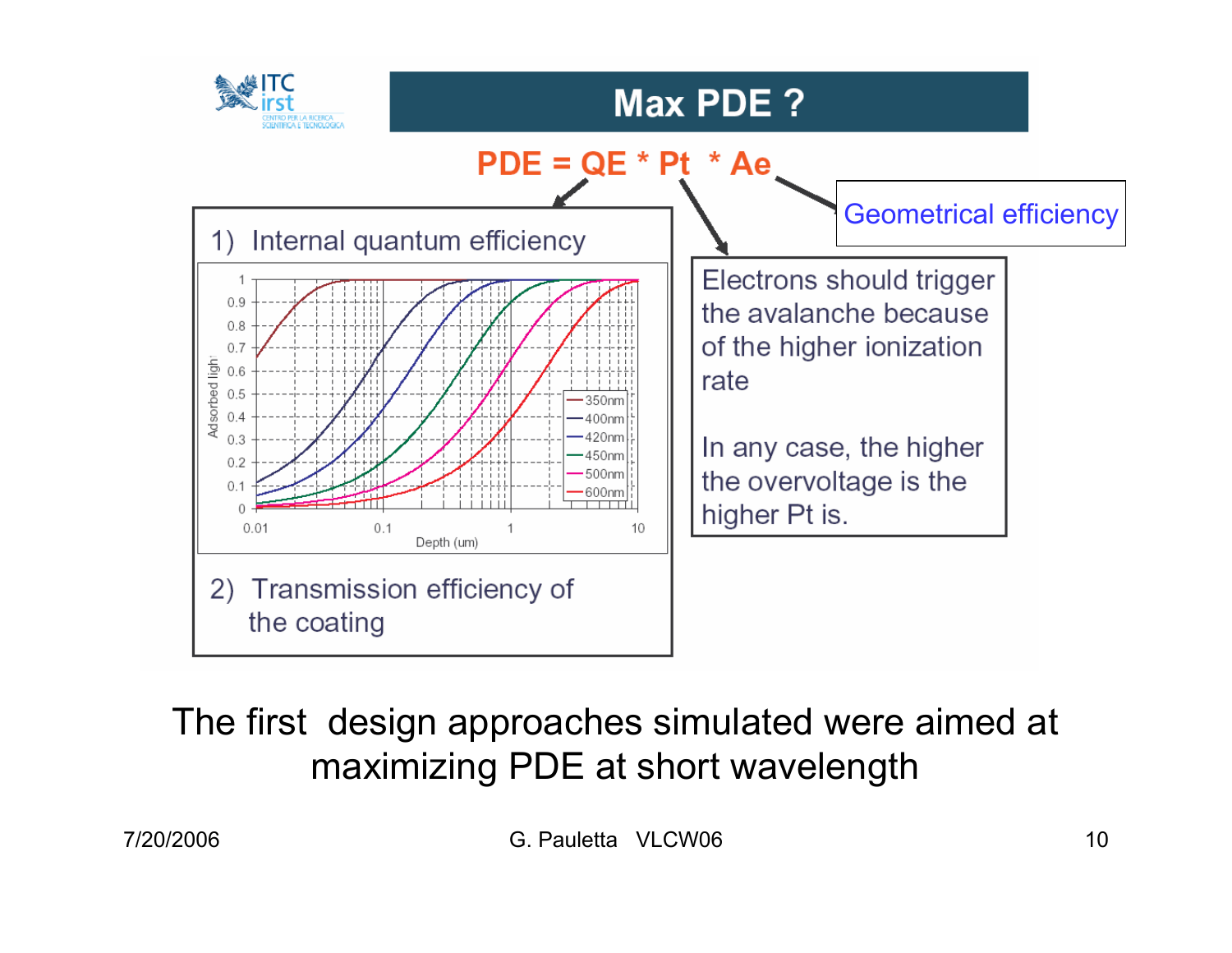#### **Simulation**

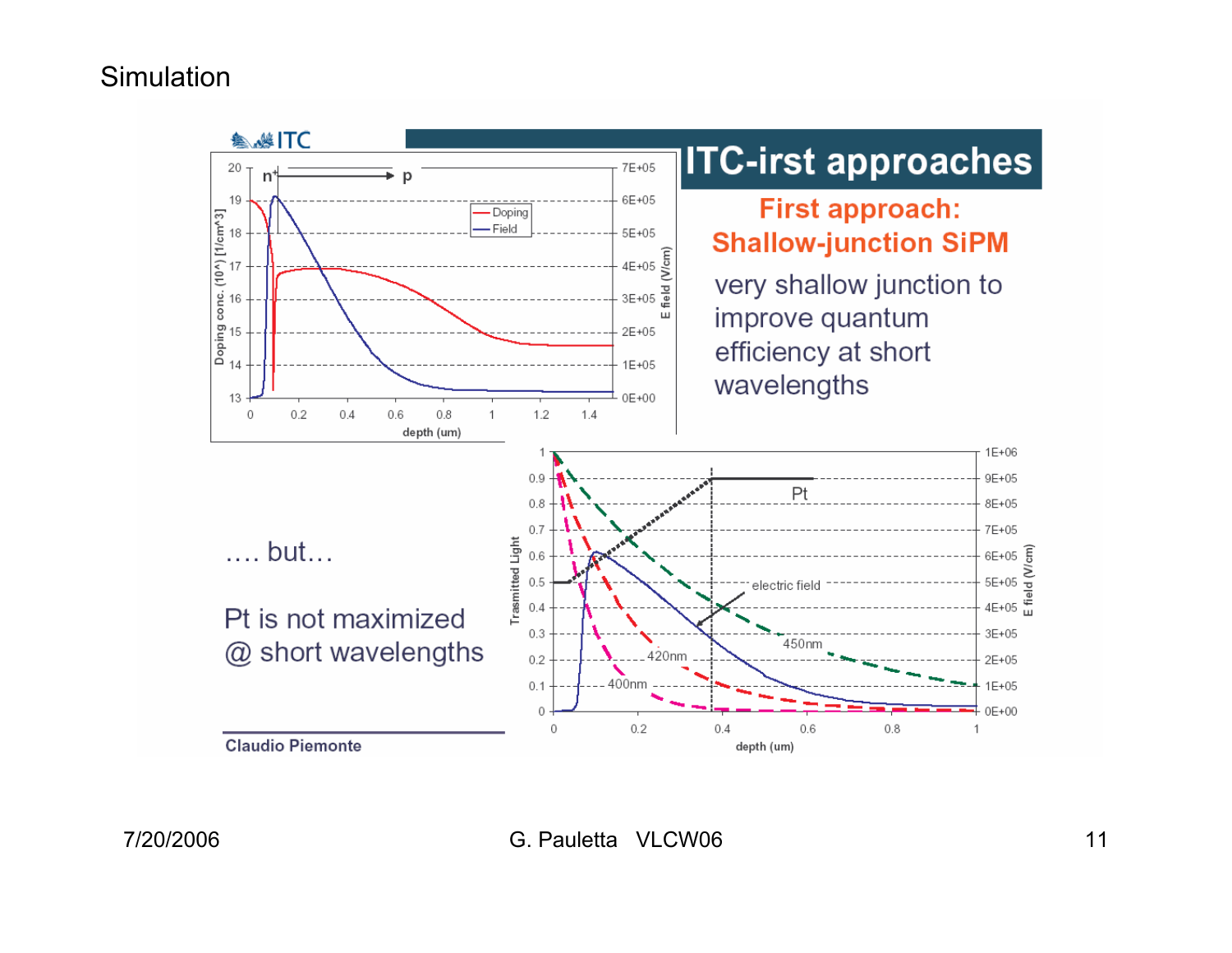#### **Simulation**

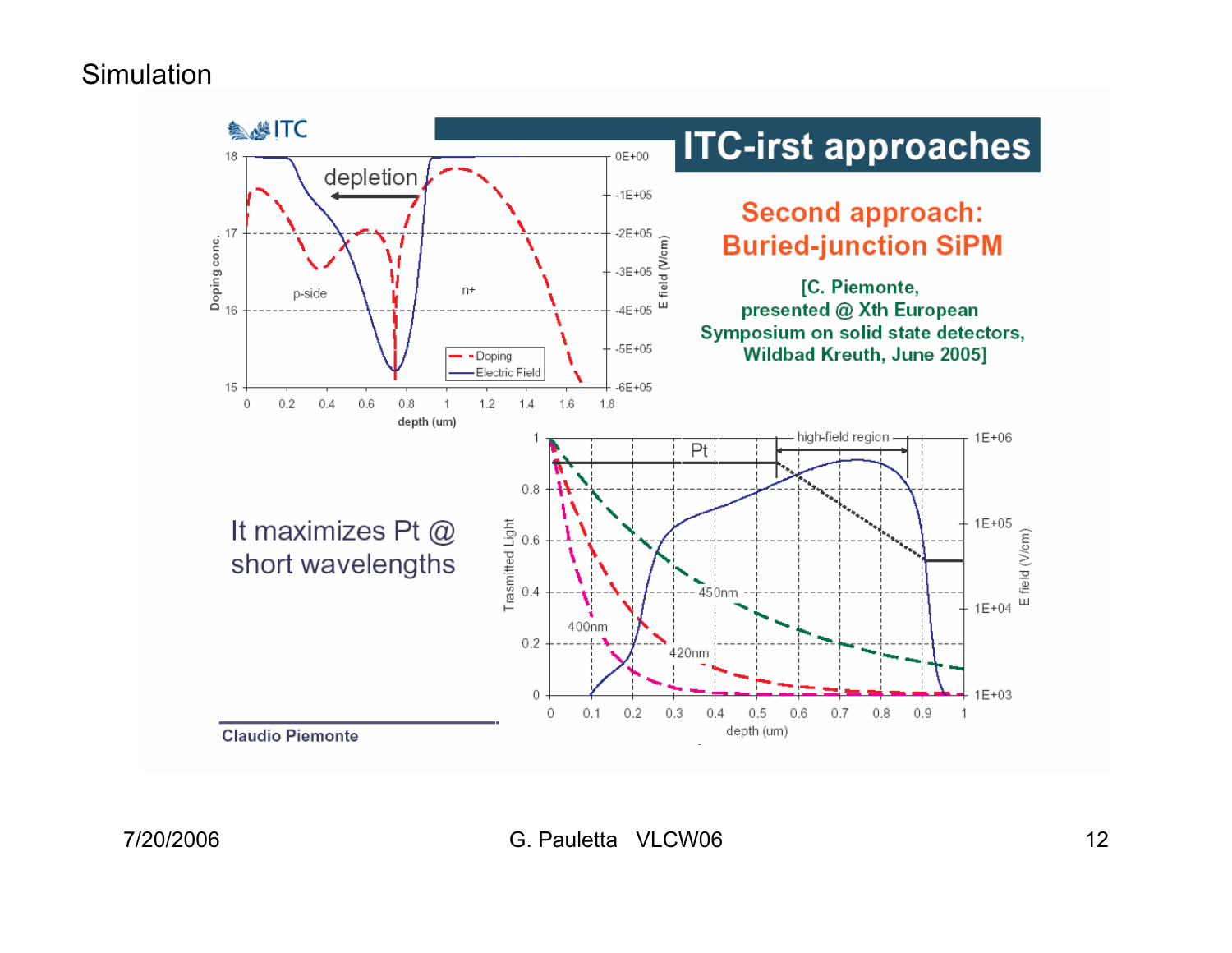

**Experimental data shown here refer to the** shallow-junction approach!

### **Main characteristics:**

- 1) Substrate: p-type epitaxial
- 2) Quenching resistance made of doped polysilicon
- 3) Anti-reflective coating optimized for  $\lambda$ ~450nm
- 4) No structure for optical isolation



5) Geometry NOT optimized for maximum PDE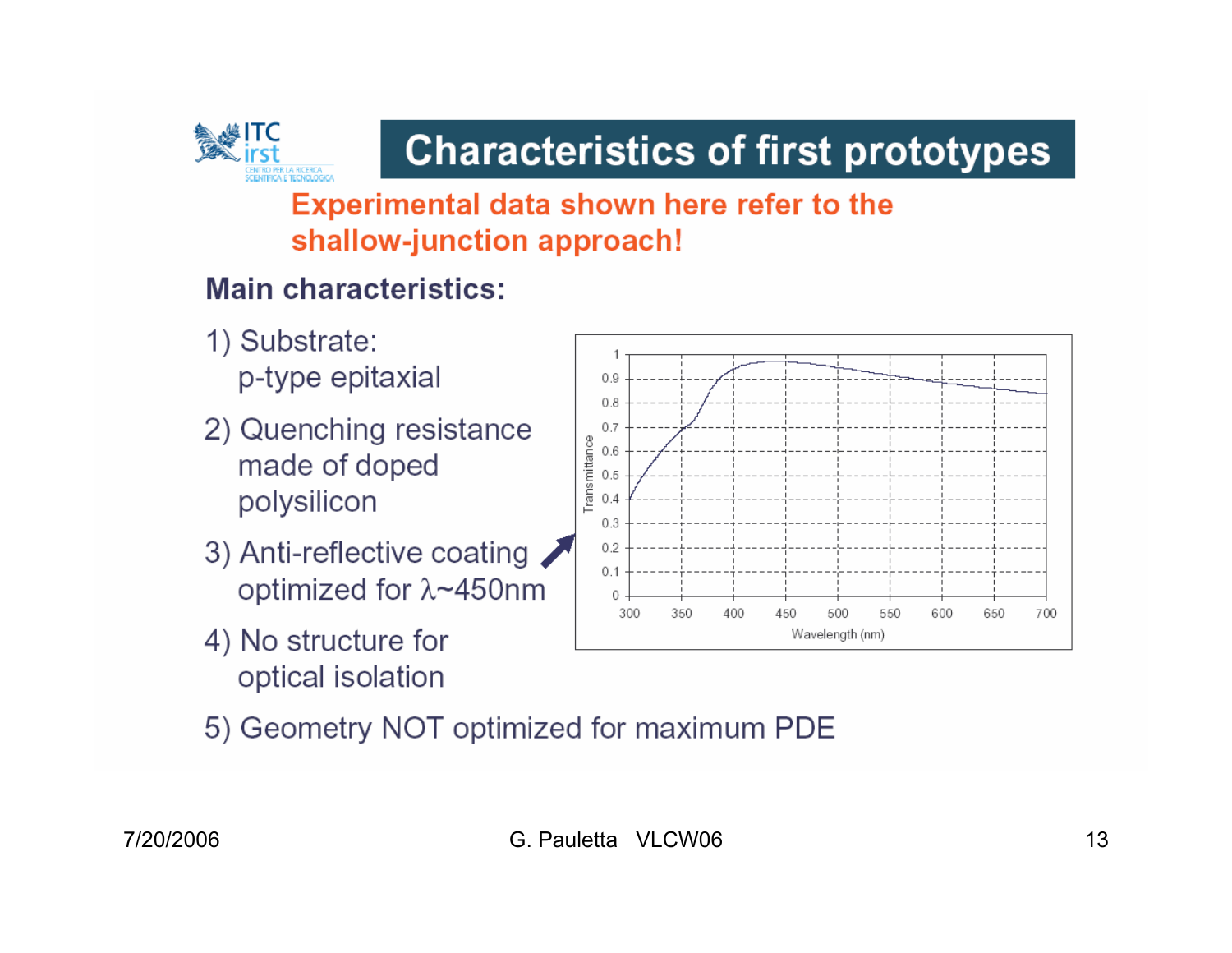

## **First prototypes**



**Claudio Piemonte**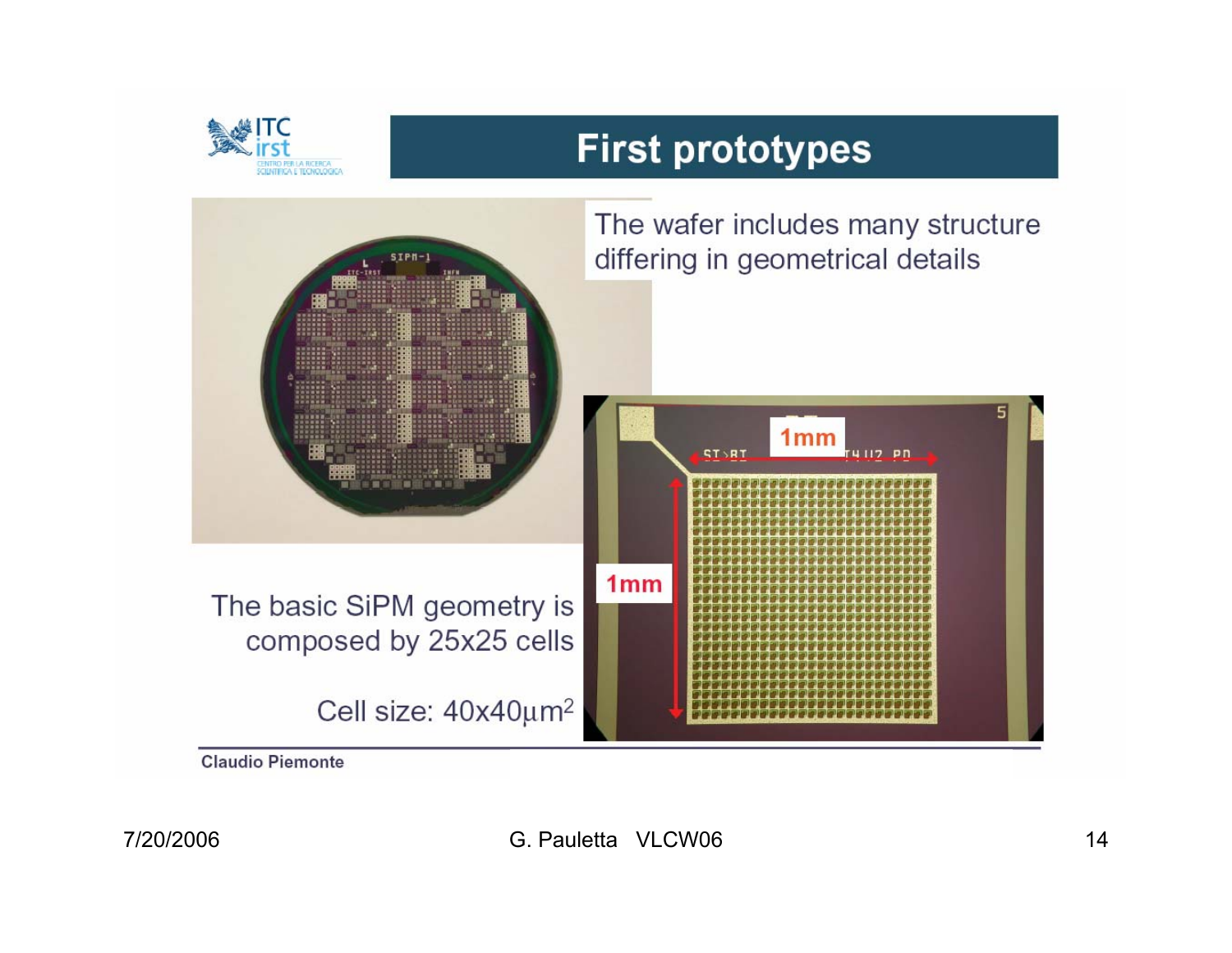### Electrical characterization



Post –breakdown currrent very uniform (measured over 90 devices) – 20% show anomalous behaviour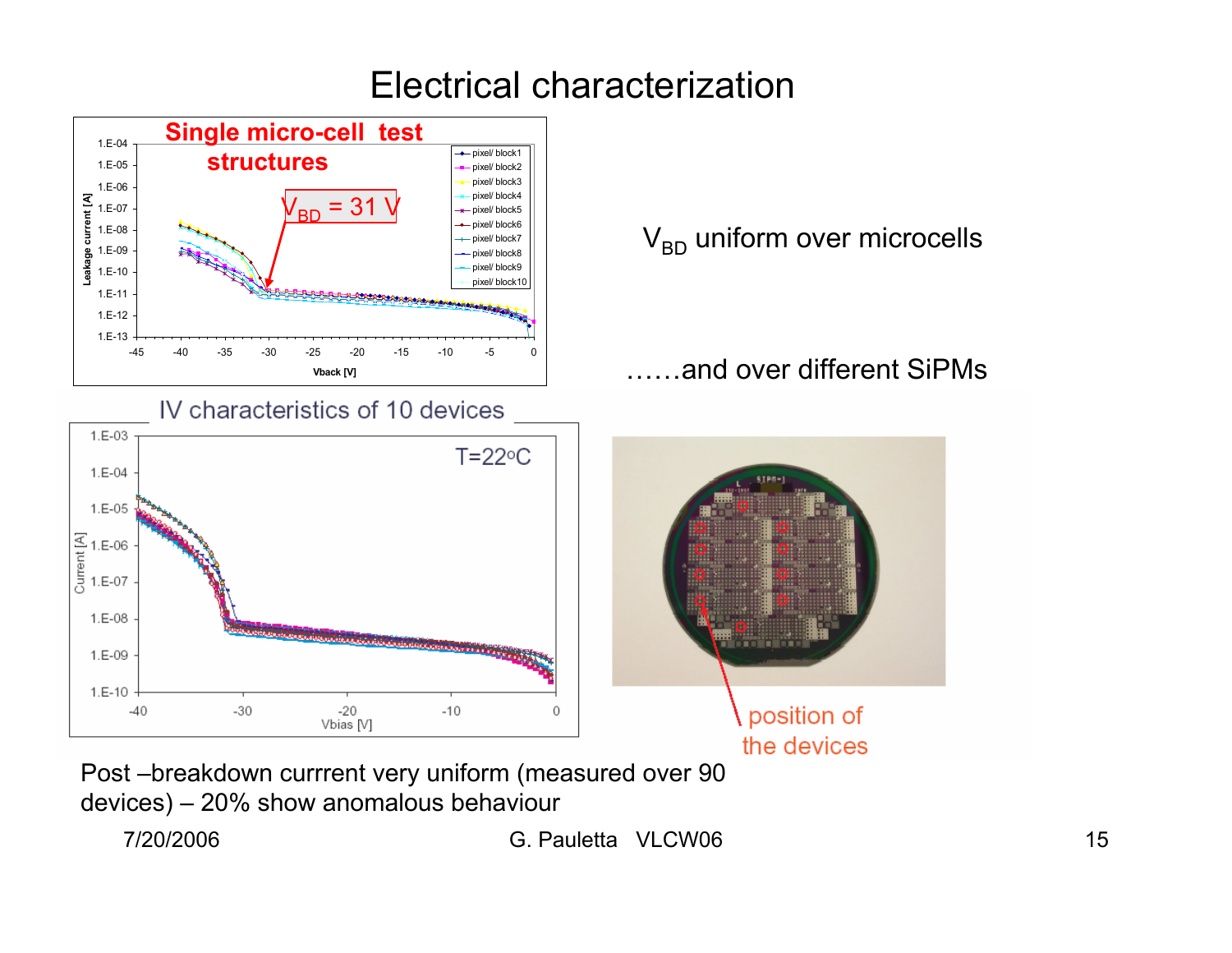Electrical characterization



 $\mathsf{R}_{\mathsf{Q}}$  uniform over microcells

$$
500\Omega \times 625 = 312 \, k\Omega
$$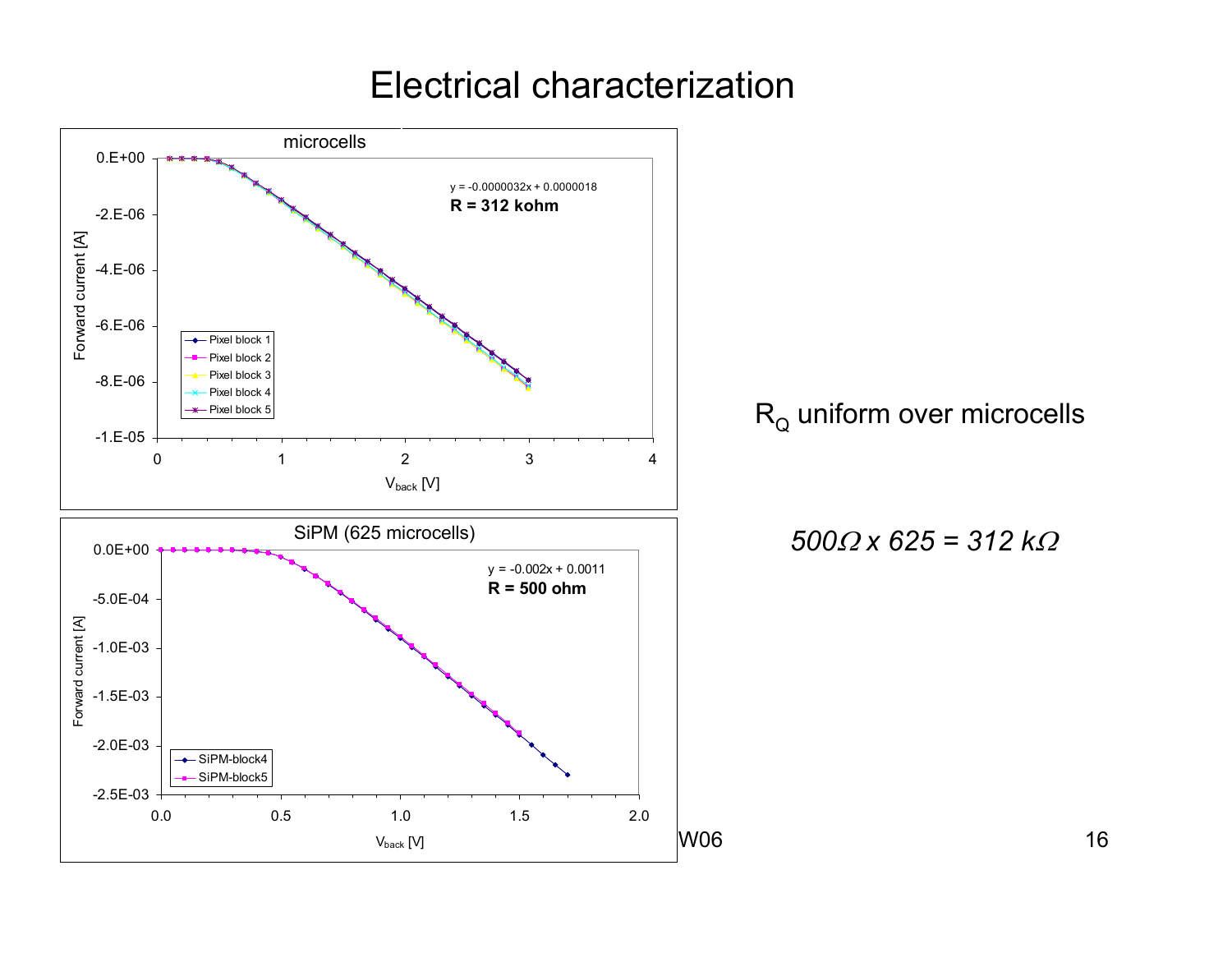

# **Signal characteristics**

SiPM read-out by means of a wide-band voltage amplifier on a scope



**Claudio Piemonte**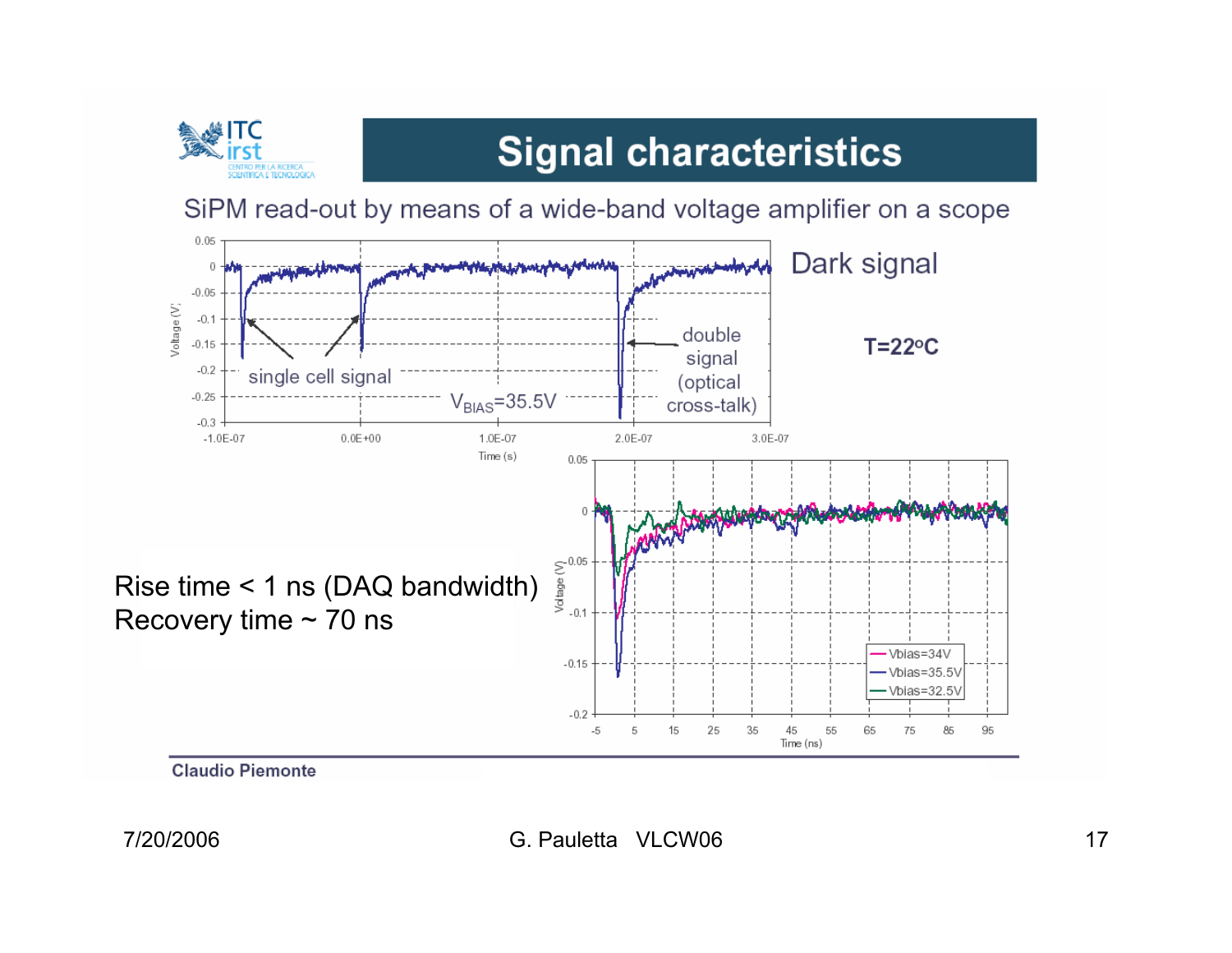### Integrated charge spectra for single p.e.



Integration time = 10ns.

With short integration times  $\rightarrow$  info. on optical cross-talk

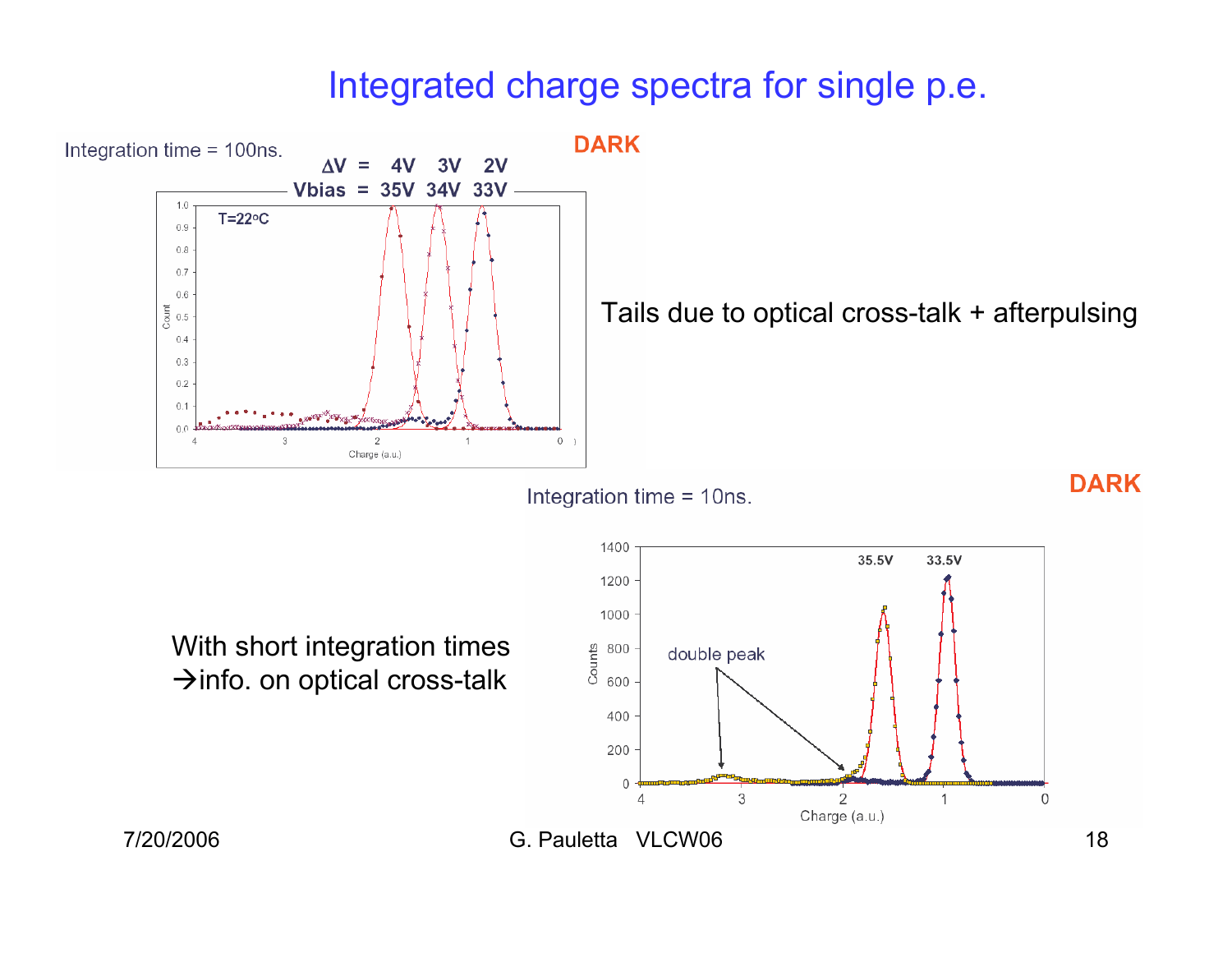## Gain and Noise



Linear as expected  

$$
Q = C \times (V_{bias} - V_{BD}) \quad with \quad C = 80 - 90 \, \text{fF}
$$



Dark count increases linearly with voltage. PDE should do the same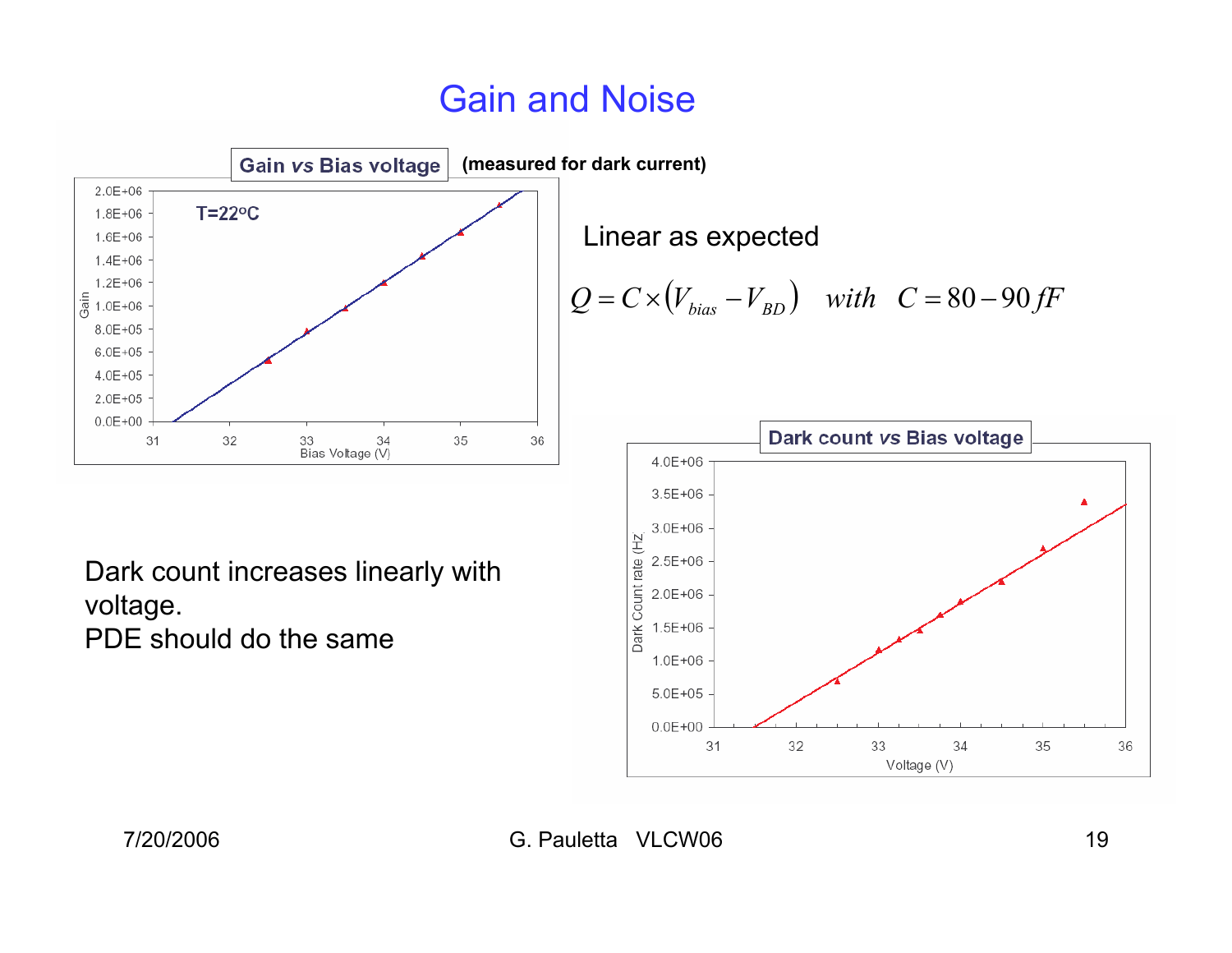



**Claudio Piemonte** 

entro per la ricerca<br>Científica e tecnologica

**Pulse charge spectrum** from low-intensity light flashes (red LED)

Each peak corresponds to a different number of fired cells

Very good uniformity response from the micro-cells

June 20th 2006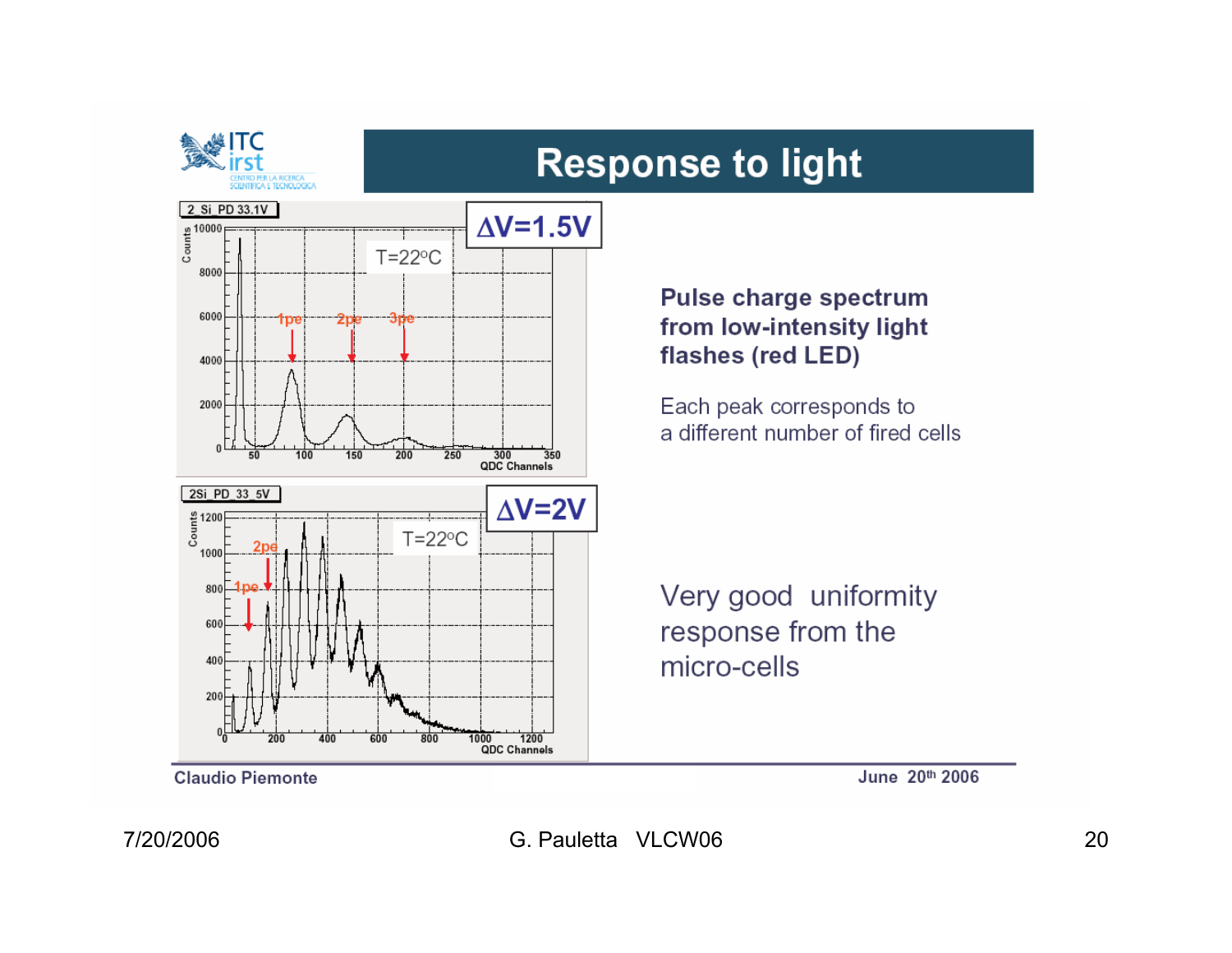

## **Energy resolution**

#### Very first measurement on one single device

- 1mmx1mmx10mm LSO crystal coupled to a SiPM
- **ERLARELIMINARY**<br>Centre As ALIMINARY Data taken in coincidence with a 10mm diam, 5mm thick YAP crystal coupled to a PMT.
- $22$ Na source.
- 2.5V overvoltage
- 37% energy resolution
- 1) Optimizing the set-up and the working conditions this value can be improved
- 2) Area efficiency has to be optimized yet!



**Claudio Piemonte**